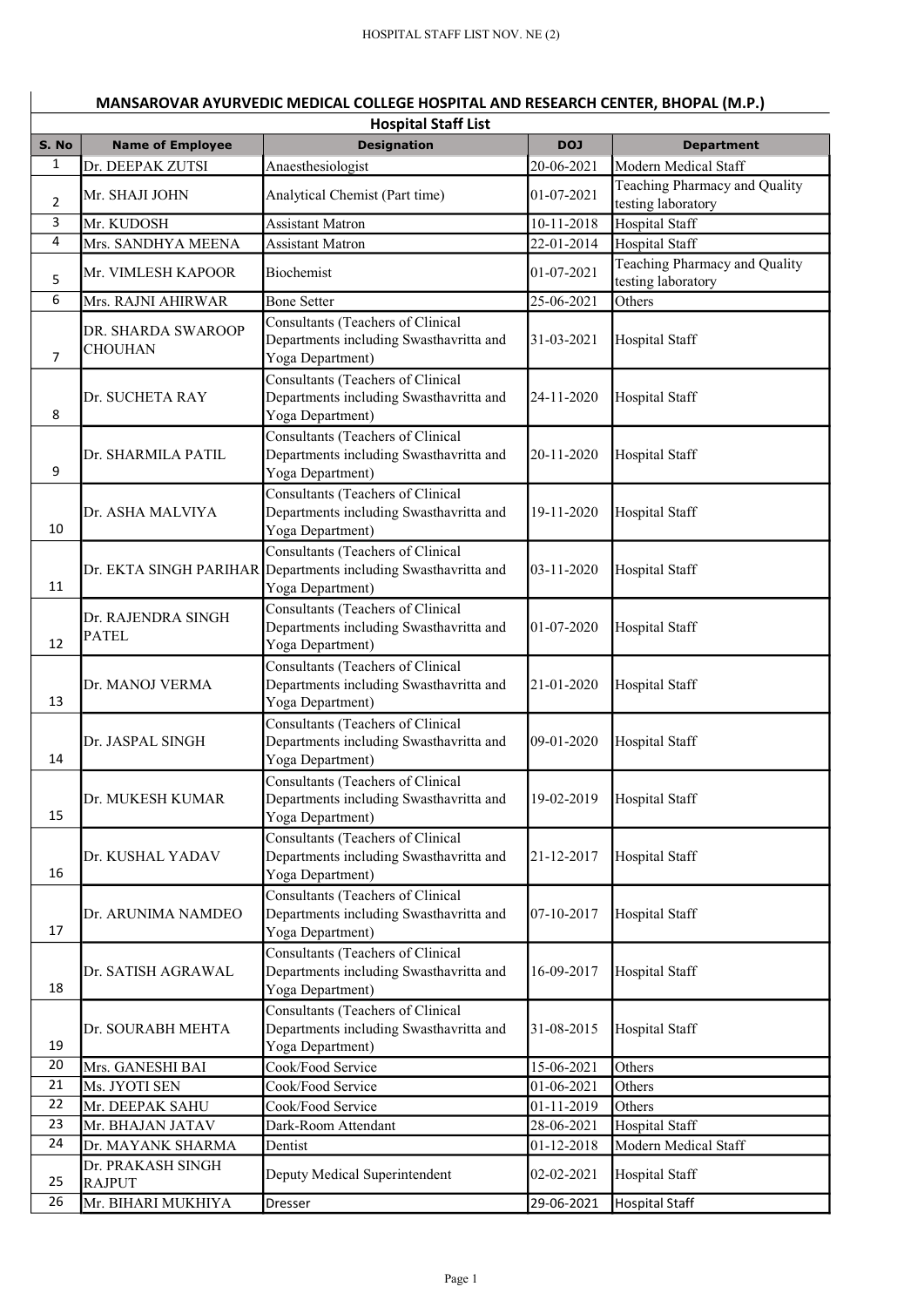| 27              | Mr. HARI GOVIND YADAV Dresser           |                                                                         | 21-05-2016               | <b>Hospital Staff</b>                                        |
|-----------------|-----------------------------------------|-------------------------------------------------------------------------|--------------------------|--------------------------------------------------------------|
| $\overline{28}$ |                                         |                                                                         | 27-11-2019               | Others                                                       |
| 29              | Mr. PURUSHOTTAM<br>Mr. VIKASH JOGI      | Driver<br>Driver                                                        | 10-11-2019               | Others                                                       |
|                 |                                         |                                                                         |                          |                                                              |
| 30              | Mr. NEERAJ DHANWARE                     | Electrician                                                             | 01-07-2021               | Others                                                       |
| 31              | Mr. SURENDRA                            | Electrician                                                             | $\overline{02}$ -07-2018 | Others                                                       |
| 32              | Dr. MRINALINI MACHWE                    | <b>Emergency Medical Officers</b>                                       | 01-06-2021               | <b>Hospital Staff</b>                                        |
| 33              | Dr. AKANSHA MISHRA                      | <b>Emergency Medical Officers</b>                                       | 21-04-2016               | <b>Hospital Staff</b>                                        |
| 34              | Dr. ANURAG SINGH<br><b>RAJPUT</b>       | Hospital Superintendent                                                 | 02-09-2019               | <b>Hospital Staff</b>                                        |
| 35              | Dr. FAISAL KHAN                         | House Officer or Clinical Registrar or<br>Senior Resident (Ayurvedic)   | 17-11-2021               | Staff for Panchkarma Therapy<br>Section for OPD and IPD      |
| 36              | Mr. ASHISH<br><b>SHRIVASTAVA</b>        | Laboratory Technicians                                                  | 25-06-2020               | Clinical Laboratory                                          |
| 37              | Mrs. NEELESH<br><b>SHRIVASTAVA</b>      | Laboratory Technicians                                                  | 25-06-2020               | Clinical Laboratory                                          |
| 38              | Mr. KEDAR SINGH<br><b>LOVANSHI</b>      | Laboratory Technicians                                                  | 12-07-2016               | Clinical Laboratory                                          |
| 39              | Mr. BHAWANI PRASAD                      | Laboratory Technicians                                                  | 14-06-2016               | Clinical Laboratory                                          |
| 40              | Mr. HARI OM                             | Masseur                                                                 | 30-06-2021               | Others                                                       |
| 41              | Mr. SHUBHAM LONKAR                      | Masseur                                                                 | 03-05-2021               | Others                                                       |
| 42              | Dr. RATNA CHHAYA                        | Matron or Nursing Superintendent                                        | 02-03-2020               | Hospital Staff                                               |
| 43              | Dr. RAMESH SHANDILYA Medical Specialist |                                                                         | 25-06-2021               | Modern Medical Staff                                         |
| 44              | Dr. SAPNA SINGH                         | Microbiologist                                                          | 01-07-2021               | Clinical Laboratory                                          |
| 45              | Ms. HEMA MANDAL                         | Midwife                                                                 | 05-05-2021               | Labour Room                                                  |
|                 | Mr. SHRIRAM                             | <b>Nurses</b>                                                           | 03-05-2021               | Staff of Operation Theatre and                               |
| 46              | <b>KUSHWAHA</b>                         |                                                                         |                          | Ksharsutra Therapy Section                                   |
| 47              | DR MANU SAHU                            | Obstetrician and Gynecologist                                           | $19-06-2021$             | Modern Medical Staff                                         |
| 48              | Ms. RUPALI RAI                          | Office Staff (for registration, record<br>maintenance, data entry etc.) | 15-10-2020               | Hospital Staff                                               |
|                 | Mrs. NAMRATA                            | Office Staff (for registration, record                                  | 07-09-2015               | Hospital Staff                                               |
| 49              | <b>KARKARE</b>                          | maintenance, data entry etc.)                                           |                          |                                                              |
| 50              | Mr. RAKESH SINGH                        | <b>Operation Theater Attendant</b>                                      | 08-07-2021               | <b>Hospital Staff</b>                                        |
| 51              | Mr. GOVINDRA<br><b>KIISHWAHA</b>        | <b>Operation Theatre Attendant</b>                                      | 28-06-2021               | Staff of Operation Theatre and<br>Ksharsutra Therany Section |
| 52              | Dr. MANBIR SINGH                        | Opthalmologist                                                          | 01-07-2021               | Modern Medical Staff                                         |
| 53              | Mr. ASHISH KUMAR<br><b>DWIVEDI</b>      | Others                                                                  | 18-05-2021               | Others                                                       |
| 54              | Mr. PRAGYA SOURABH                      | Others                                                                  | 18-05-2021               | Others                                                       |
| 55              | Ms. NEETA BHIDE                         | Others                                                                  | 17-05-2021               | Others                                                       |
| 56              | Mrs. KIRTI PANDEY                       | Others                                                                  | 20-11-2019               | Others                                                       |
| $\overline{57}$ | Mr. SANJEEV GOUR                        | Others                                                                  | 06-11-2019               | Others                                                       |
|                 |                                         |                                                                         |                          | Staff for Panchkarma Therapy                                 |
| 58              | Mr. RAHUL BIRLE                         | Panchkarma Assistant                                                    | 01-06-2021               | Section for OPD and IPD                                      |
| 59              | MR. JIJO JOSE                           | Panchkarma Assistant                                                    | 17-02-2021               | Staff for Panchkarma Therapy<br>Section for OPD and IPD      |
| 60              | Mrs. TINCY JOSEPH                       | Panchkarma Assistant                                                    | 17-02-2021               | Staff for Panchkarma Therapy<br>Section for OPD and IPD      |
| 61              | Mrs. KALA CHODHARY                      | Panchkarma Assistant                                                    | 13-04-2016               | Staff for Panchkarma Therapy<br>Section for OPD and IPD      |
| 62              | Mr. AMIT KUMAR MEENA Panchkarma Nurse   |                                                                         | 15-05-2021               | Staff for Panchkarma Therapy<br>Section for OPD and IPD      |
|                 | Dr. NAKUL V. KHODE                      | Panchkarma Specialists (Teachers of                                     | 27-03-2021               | Staff for Panchkarma Therapy                                 |
| 63              |                                         | PanchKarma Teaching Department)                                         |                          | Section for OPD and IPD                                      |
| 64              | Dr. ARUN MAITY                          | Pathologist                                                             | 20-06-2021               | Modern Medical Staff                                         |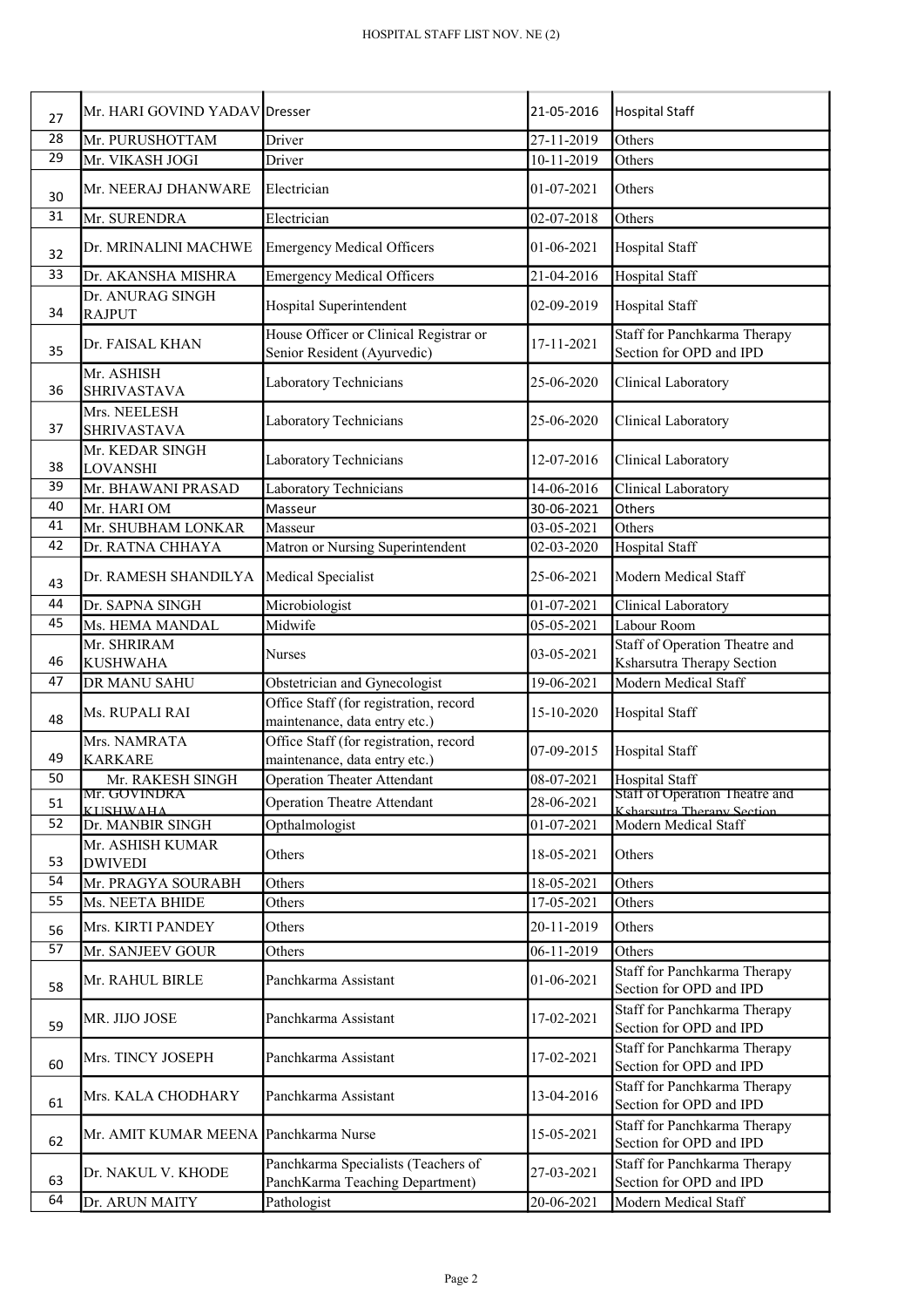| 65 | DR ETI UDENIYA                     | Pediatrician                                                                                                            | 01-06-2021    | Modern Medical Staff                                       |
|----|------------------------------------|-------------------------------------------------------------------------------------------------------------------------|---------------|------------------------------------------------------------|
| 66 | Mr. SOHAIL                         | Peon or Attendant                                                                                                       | 03-06-2021    | Clinical Laboratory                                        |
| 67 | Mrs. MEM BAI                       | Peon or Attendant                                                                                                       | 06-05-2021    | <b>Teaching Pharmacy and Quality</b><br>testing laboratory |
| 68 | Mrs. AARTI DUBEY                   | Pharmacists                                                                                                             | 01-06-2021    | <b>Hospital Staff</b>                                      |
| 69 | Mr. YOGRAJ MAHAJAN                 | Pharmacists                                                                                                             | 05-04-2021    | <b>Hospital Staff</b>                                      |
| 70 | Mr. JITENDRA<br><b>VISHWAKARMA</b> | Pharmacists                                                                                                             | 05-03-2021    | <b>Hospital Staff</b>                                      |
| 71 | Ms. NEELAM KHAUSI                  | Pharmacists                                                                                                             | 02-07-2018    | <b>Hospital Staff</b>                                      |
| 72 | Dr. ASHISH<br><b>MANIGAUNHA</b>    | Pharmacognosist (Part time)                                                                                             | 30-06-2021    | Teaching Pharmacy and Quality<br>testing laboratory        |
| 73 | Dr. VISHAL GUPTA                   | Pharmacologist                                                                                                          | 30-06-2021    | Teaching Pharmacy and Quality<br>testing laboratory        |
| 74 | Dr. SHARAD GAUTAM                  | Pharmacy Manager or Superintendent<br>(Teacher of Ras-Shastra, Bhaishajya<br>Kalpana)                                   | 02-01-2017    | Teaching Pharmacy and Quality<br>testing laboratory        |
| 75 | Mr. JAGPREET SINGH                 | Physiotherepist                                                                                                         | 01-04-2016    | Modern Medical Staff                                       |
| 76 | Dr. ARCHANA PANDEY                 | Prasooti evum Stri Roga Specialists<br>(Teachers of Prasooti evum stri roga<br>Department)                              | 02-09-2020    | Labour Room                                                |
| 77 | Dr. SANDEEP BANSAL                 | Radiologist                                                                                                             | 01-07-2021    | Modern Medical Staff                                       |
| 78 | Dr. PRANJALI DUBEY                 | Registrar/Senior Resident Doctor<br>(Applicable for PG Clinical Departments<br>only)                                    | 11-11-2021    | <b>Hospital Staff</b>                                      |
| 79 | Dr. PRATISHTHA<br><b>DWIVEDI</b>   | Registrar/Senior Resident Doctor<br>(Applicable for PG Clinical Departments<br>only)                                    | 11-11-2021    | <b>Hospital Staff</b>                                      |
| 80 | Dr. PRAGYA UIKEY                   | Registrar/Senior Resident Doctor<br>(Applicable for PG Clinical Departments<br>only)                                    | 01-04-2021    | Hospital Staff                                             |
| 81 | Dr. ARKIRTI VIDYARTHI              | Registrar/Senior Resident Doctor<br>(Applicable for PG Clinical Departments<br>only)                                    | $ 01-07-2020$ | <b>Hospital Staff</b>                                      |
| 82 | Dr. NEETU THAKUR                   | Resident Medical Officers or Surgical or<br>Medical Officer or Clinical Registrar(RMO<br>or RSO or MO or CR)            | 11-11-2021    | <b>Hospital Staff</b>                                      |
| 83 | Dr. SHIKSHA MISHRA                 | Resident Medical Officers or Surgical or<br>Medical Officer or Clinical Registrar(RMO or 17-11-2021<br>RSO or MO or CR) |               | <b>Hospital Staff</b>                                      |
| 84 | Dr. CHETNA SAHU                    | Resident Medical Officers or Surgical or<br>Medical Officer or Clinical Registrar(RMO<br>or RSO or MO or CR)            | 11-11-2021    | Hospital Staff                                             |
| 85 | Dr. RISHABH DWIVEDI                | Resident Medical Officers or Surgical or<br>Medical Officer or Clinical Registrar(RMO<br>or RSO or MO or CR)            | 17-11-2021    | Hospital Staff                                             |
| 86 | Dr. PRIYA SAHU                     | Resident Medical Officers or Surgical or<br>Medical Officer or Clinical Registrar(RMO<br>or RSO or MO or CR)            | 25-03-2021    | Hospital Staff                                             |
| 87 | Dr. SHWETA DHURVE                  | Resident Medical Officers or Surgical or<br>Medical Officer or Clinical Registrar(RMO<br>or RSO or MO or CR)            | 15-03-2021    | Hospital Staff                                             |
| 88 | Dr. RAGINI CHOURASIYA              | Resident Medical Officers or Surgical or<br>Medical Officer or Clinical Registrar(RMO<br>or RSO or MO or CR)            | 02-03-2021    | Hospital Staff                                             |
| 89 | Dr. YUSUFEE ZAREEN                 | Resident Medical Officers or Surgical or<br>Medical Officer or Clinical Registrar(RMO<br>or RSO or MO or CR)            | 30-12-2019    | <b>Hospital Staff</b>                                      |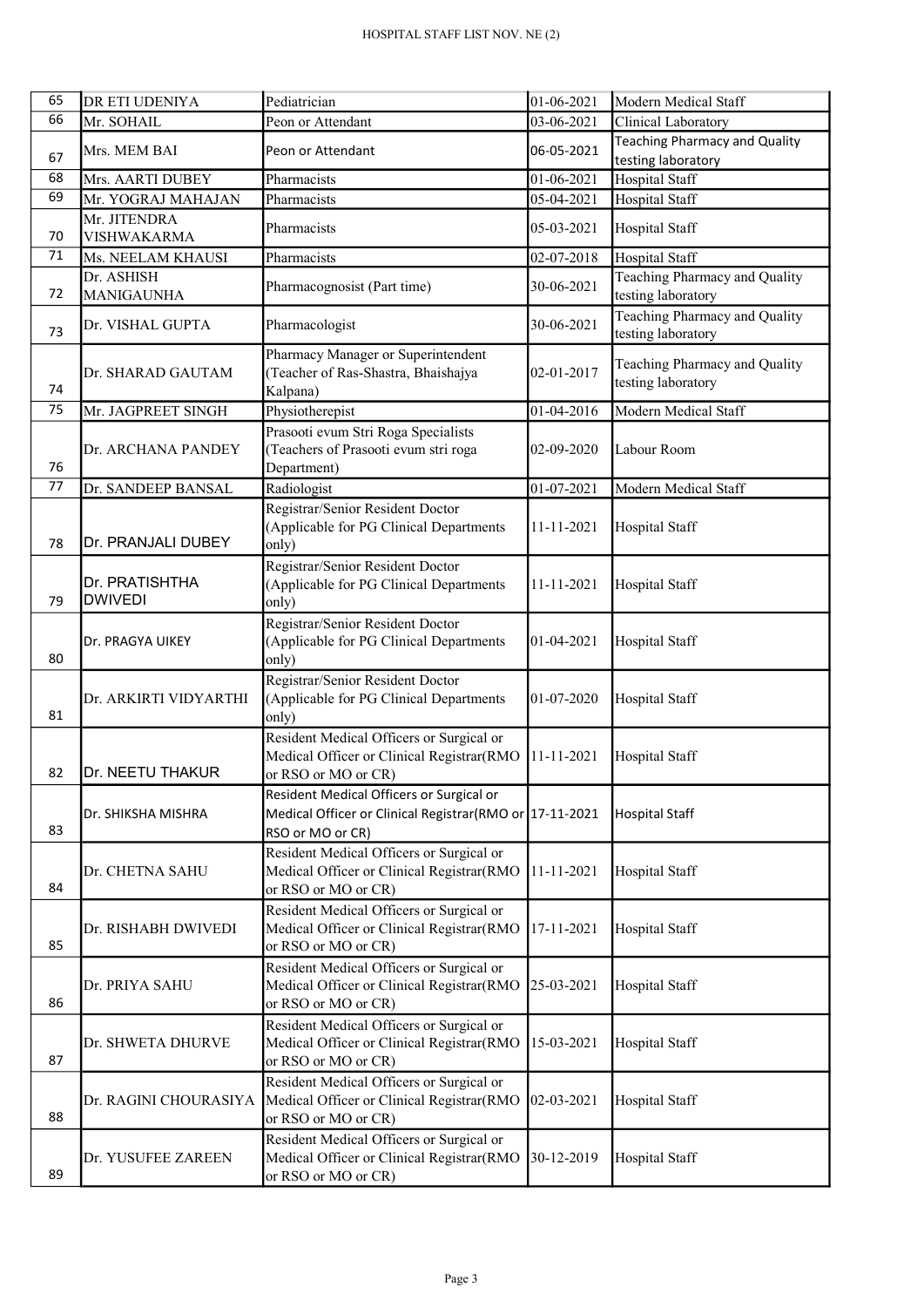| 90              | Dr. RAHUL KUMAR SAHU               | Resident Medical Officers or Surgical or<br>Medical Officer or Clinical Registrar(RMO<br>or RSO or MO or CR) | 27-07-2019       | Hospital Staff                                               |
|-----------------|------------------------------------|--------------------------------------------------------------------------------------------------------------|------------------|--------------------------------------------------------------|
| 91              | Mr. DEVIND KUMAR                   | Security Guard                                                                                               | 01-07-2021       | Others                                                       |
| $\overline{92}$ | Mr. SAGAR BANSODE                  | Security Guard                                                                                               | 01-07-2021       | Others                                                       |
| $\overline{93}$ | Mrs. SAVITA DEVI                   | Security Guard                                                                                               | 10-04-2021       | Others                                                       |
| 94              | Dr. SHRIKANT PATEL                 | Shalya and Ksharsutra Therapy Specialists<br>(Teachers of Shalya Department)                                 | 24-11-2020       | Staff of Operation Theatre and<br>Ksharsutra Therapy Section |
| 95              | Ms. PRIYA BHUMARKAR                | Staff Nurses for In Patient Department                                                                       | 20-05-2021       | Hospital Staff                                               |
| 96              | Ms. PRATIBHA<br><b>RAGHUWANSHI</b> | Staff Nurses for In Patient Department                                                                       | 19-05-2021       | Hospital Staff                                               |
| 97              | Ms. PRAVINA NARWARE                | Staff Nurses for In Patient Department                                                                       | 19-05-2021       | Hospital Staff                                               |
| 98              | Ms. SANGITA YADAV                  | Staff Nurses for In Patient Department                                                                       | 17-05-2021       | Hospital Staff                                               |
| 99              | Ms. SARITA PATEL                   | <b>Staff Nurses for In Patient Department</b>                                                                | 17-05-2021       | <b>Hospital Staff</b>                                        |
| 100             | Mr. RAJESH YADAV                   | <b>Staff Nurses for In Patient Department</b>                                                                | 15-05-2021       | Hospital Staff                                               |
| 101             | Mr. MUKESH KUMAR                   | Staff Nurses for In Patient Department                                                                       | 14-05-2021       | Hospital Staff                                               |
| 102             | Ms. SEEMA RANDIVE                  | <b>Staff Nurses for In Patient Department</b>                                                                | 14-05-2021       | Hospital Staff                                               |
| 103             | Mr. HARI KRISHAN                   | <b>Staff Nurses for In Patient Department</b>                                                                | 13-05-2021       | Hospital Staff                                               |
| 104             | Ms. NEHA DUBEY                     | Staff Nurses for In Patient Department                                                                       | 12-05-2021       | <b>Hospital Staff</b>                                        |
| 105             | Mr. SURENDRA KUMAR                 | Staff Nurses for In Patient Department                                                                       | 08-05-2021       | Hospital Staff                                               |
| 106             | Ms. ROSHANI WARKADE                | Staff Nurses for In Patient Department                                                                       | 08-05-2021       | Hospital Staff                                               |
| 107             | Mr. PAPPU YADAV                    | Staff Nurses for In Patient Department                                                                       | 06-05-2021       | <b>Hospital Staff</b>                                        |
| 108             | Ms. ROSHNI VALUKAR                 | <b>Staff Nurses for In Patient Department</b>                                                                | 01-05-2021       | Hospital Staff                                               |
| 109             | MRS. SUDHA SINGH                   | Staff Nurses for In Patient Department                                                                       | 16-03-2020       | <b>Hospital Staff</b>                                        |
| 110             | MS. SWATI SINGH<br><b>SOLEMAN</b>  | Staff Nurses for In Patient Department                                                                       | 04-03-2020       | Hospital Staff                                               |
| 111             | Mr. BADRI PRASAD                   | <b>Store Keeper</b>                                                                                          | 01-11-2019       | Hospital Staff                                               |
| 112             | Dr. UMESH SETHA                    | Surgical Specialist                                                                                          | 01-07-2021       | Modern Medical Staff                                         |
| 113             | Mr. ASHISH THAKUR                  | Ward Boy or Ayah                                                                                             | 01-06-2021       | <b>Hospital Staff</b>                                        |
| 114             | Mr. ATUL SINGH<br><b>RAJAWAT</b>   | Ward Boy or Ayah                                                                                             | 01-06-2021       | <b>Hospital Staff</b>                                        |
| 115             | Mr. CHHATHILAL YADAV               | Ward Boy or Ayah                                                                                             | 01-06-2021       | <b>Hospital Staff</b>                                        |
| 116             | Mr. DURGADAS<br><b>ADHANKAR</b>    | Ward Boy or Ayah                                                                                             | 01-06-2021       | Hospital Staff                                               |
| 117             | Mr. GOPAL PARIHAR                  | Ward Boy or Ayah                                                                                             | 01-06-2021       | Hospital Staff                                               |
| 118             | Mr. JEETU SAHU                     | Ward Boy or Ayah                                                                                             | $01 - 06 - 2021$ | <b>Hospital Staff</b>                                        |
| 119             | Mr. JITENDRA SHARMA                | Ward Boy or Ayah                                                                                             | 01-06-2021       | Hospital Staff                                               |
| 120             | Mr. KRISHNA                        | Ward Boy or Ayah                                                                                             | 01-06-2021       | Hospital Staff                                               |
| 121             | Mr. KRISHNA KUMAR<br><b>DUBEY</b>  | Ward Boy or Ayah                                                                                             | 01-06-2021       | Hospital Staff                                               |
| 122             | Mr. MAKSUD                         | Ward Boy or Ayah                                                                                             | 01-06-2021       | Hospital Staff                                               |
| 123             | Mr. PRABHAKAR SINGH                | Ward Boy or Ayah                                                                                             | $01 - 06 - 2021$ | <b>Hospital Staff</b>                                        |
| 124             | Mr. PRAMOD NORIYA                  | Ward Boy or Ayah                                                                                             | 01-06-2021       | Hospital Staff                                               |
| 125             | Mr. PREMRAJ SINGH                  | Ward Boy or Ayah                                                                                             | 01-06-2021       | Hospital Staff                                               |
| 126             | Mr. SEETA RAM                      | Ward Boy or Ayah                                                                                             | 01-06-2021       | Hospital Staff                                               |
| 127             | Mrs. MAMTA SINGH                   | Ward Boy or Ayah                                                                                             | 01-06-2021       | Hospital Staff                                               |
| 128             | Mrs. SHEELA RAJPUT                 | Ward Boy or Ayah                                                                                             | 01-06-2021       | Hospital Staff                                               |
| 129             | Mr. BABURAM PANDEY                 | Washerman                                                                                                    | 29-06-2021       | Others                                                       |
| 130             | Mr. SANJAY MEHRA                   | Washerman                                                                                                    | 01-10-2019       | Others                                                       |
| 131             | Mr. KISHAN KUSHWAHA                | Workers                                                                                                      | 12-07-2021       | Teaching Pharmacy and Quality<br>testing laboratory          |